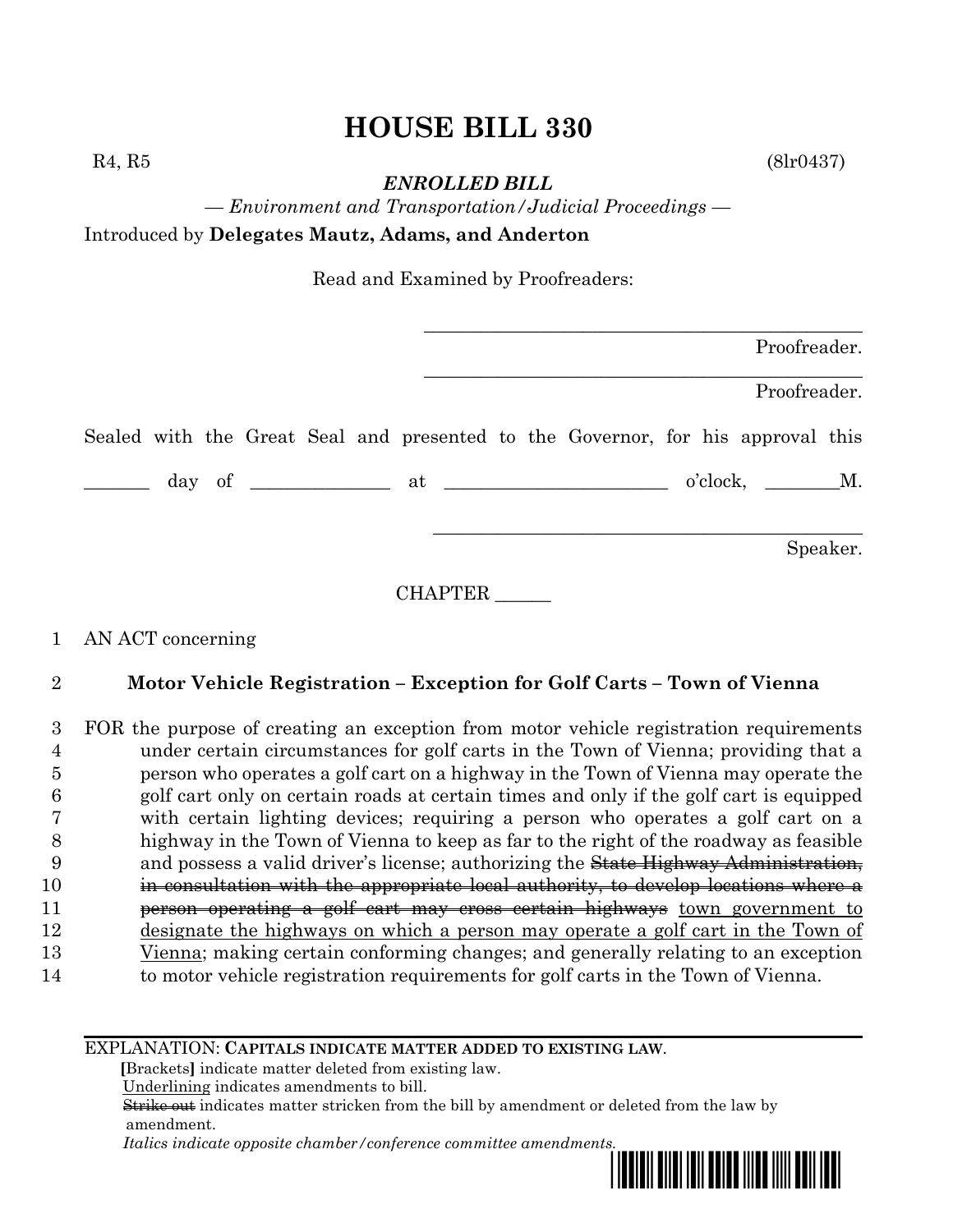#### **HOUSE BILL 330**

- BY repealing and reenacting, without amendments,
- Article Transportation
- Section 13–402(a)(1)
- Annotated Code of Maryland
- (2012 Replacement Volume and 2017 Supplement)
- BY repealing and reenacting, with amendments,
- Article Transportation
- 8 Section 13–402(c) and <del>21–104.2</del> 21–104.3(a)
- Annotated Code of Maryland
- (2012 Replacement Volume and 2017 Supplement)
- BY adding to
- Article Transportation
- Section 21–104.4
- Annotated Code of Maryland
- (2012 Replacement Volume and 2017 Supplement)
- SECTION 1. BE IT ENACTED BY THE GENERAL ASSEMBLY OF MARYLAND, That the Laws of Maryland read as follows:
- 
- **Article – Transportation**
- 13–402.

 (a) (1) Except as otherwise provided in this section or elsewhere in the Maryland Vehicle Law, each motor vehicle, trailer, semitrailer, and pole trailer driven on a highway shall be registered under this subtitle.

- (c) Registration under this subtitle is not required for:
- 
- 24 (1) A vehicle that is driven on a highway:
- (i) In conformity with the provisions of this title relating to manufacturers, transporters, dealers, secured parties, owners or operators of special mobile equipment, or nonresidents; or
- (ii) Under a temporary registration card issued by the Administration;
- (2) A vehicle owned and used by the United States, unless an authorized officer or employee of the United States requests registration of the vehicle;
- (3) A farm tractor or any farm equipment;
- (4) A vehicle the front or rear wheels of which are lifted from the highway;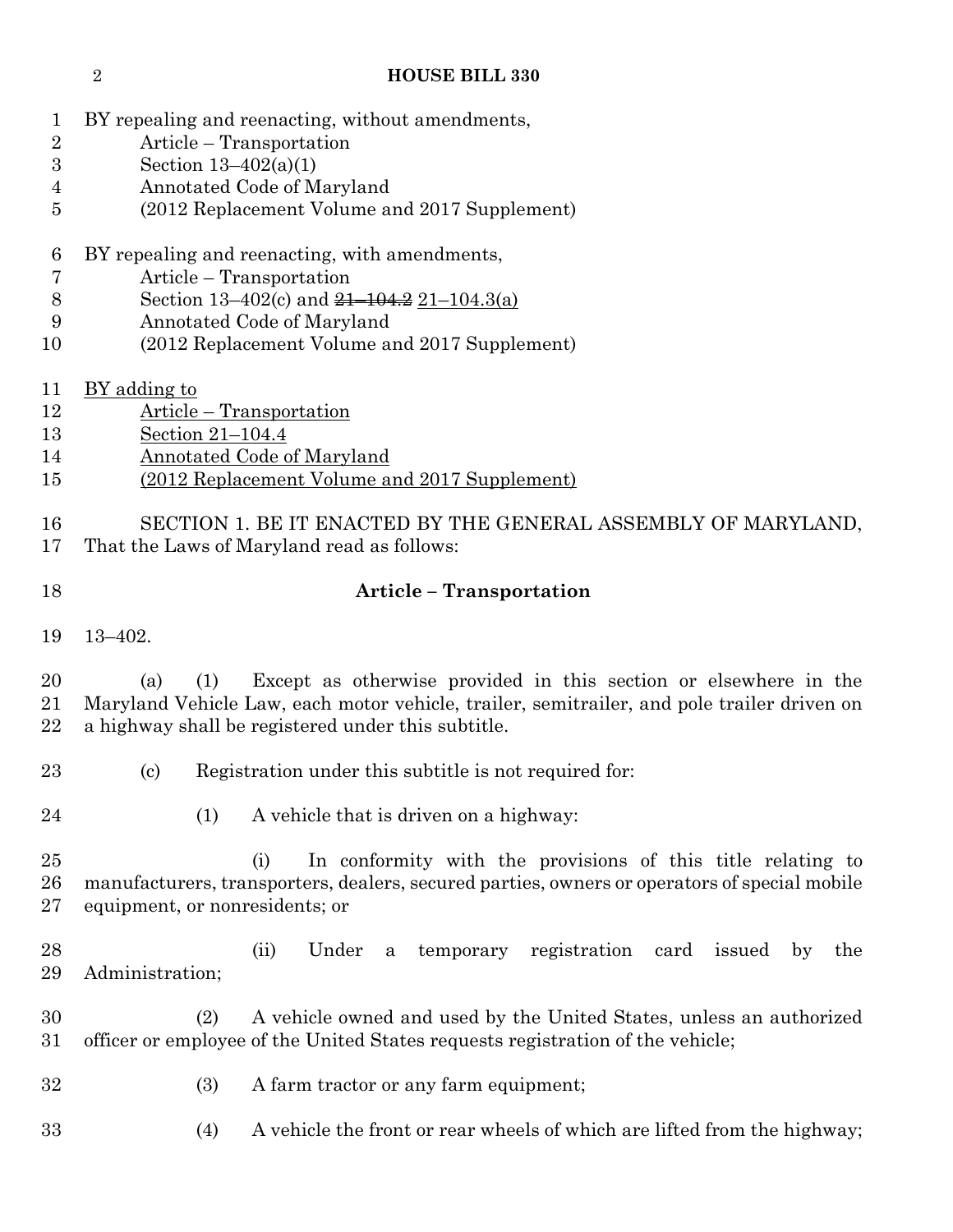#### **HOUSE BILL 330** 3

 (5) A towed vehicle that is attached to the towing vehicle by a tow bar and for which no driver is necessary; (6) A vehicle owned by and in the possession of a licensed dealer for purpose of sale; (7) A vehicle owned by a new resident of this State during the first 60 days of residency provided the vehicle displays valid registration issued by the jurisdiction of the resident's former domicile; (8) New vehicles being operated as part of a shuttle, as defined in § 13–626 of this title, while following a registered vehicle displaying a shuttle permit issued by the Administration; (9) A vehicle operated in connection with maritime commerce exclusively within any terminal owned or leased by the Maryland Port Administration; (10) A snowmobile that is operated on highways and roadways as prescribed by § 25–102(a)(14) of this article; (11) A golf cart that is operated on a highway on Smith Island, provided that the golf cart is equipped with lighting devices as required by the Administration if it is operated on a highway between dusk and dawn; 18 (12) A golf cart that is operated on a highway in the City of Crisfield, Somerset County, **OR THE TOWN OF VIENNA, DORCHESTER COUNTY,** in accordance with § 21–104.2 **§§ 21–104.2 THROUGH 21–104.4** of this article; 21 (13) A golf cart that is operated on a county highway in the community of Golden Beach Patuxent Knolls, St. Mary's County, in accordance with § 21–104.3 of this 23 <del>article;</del>  $\left(14\right)$  A golf cart that is operated on an Allegany County highway as allowed 25 by the county under  $\S 25-102(a)(16)$  of this article; or **(15) (14)** A vehicle owned by an accredited consular or diplomatic officer of a foreign government and operated for official or personal purposes when the vehicle displays a valid diplomatic license plate issued by the United States government. 29 <del>21 104.2.</del> (a) **THIS SECTION APPLIES ONLY IN: (1) THE CITY OF CRISFIELD, SOMERSET COUNTY; AND (2) THE TOWN OF VIENNA, DORCHESTER COUNTY.**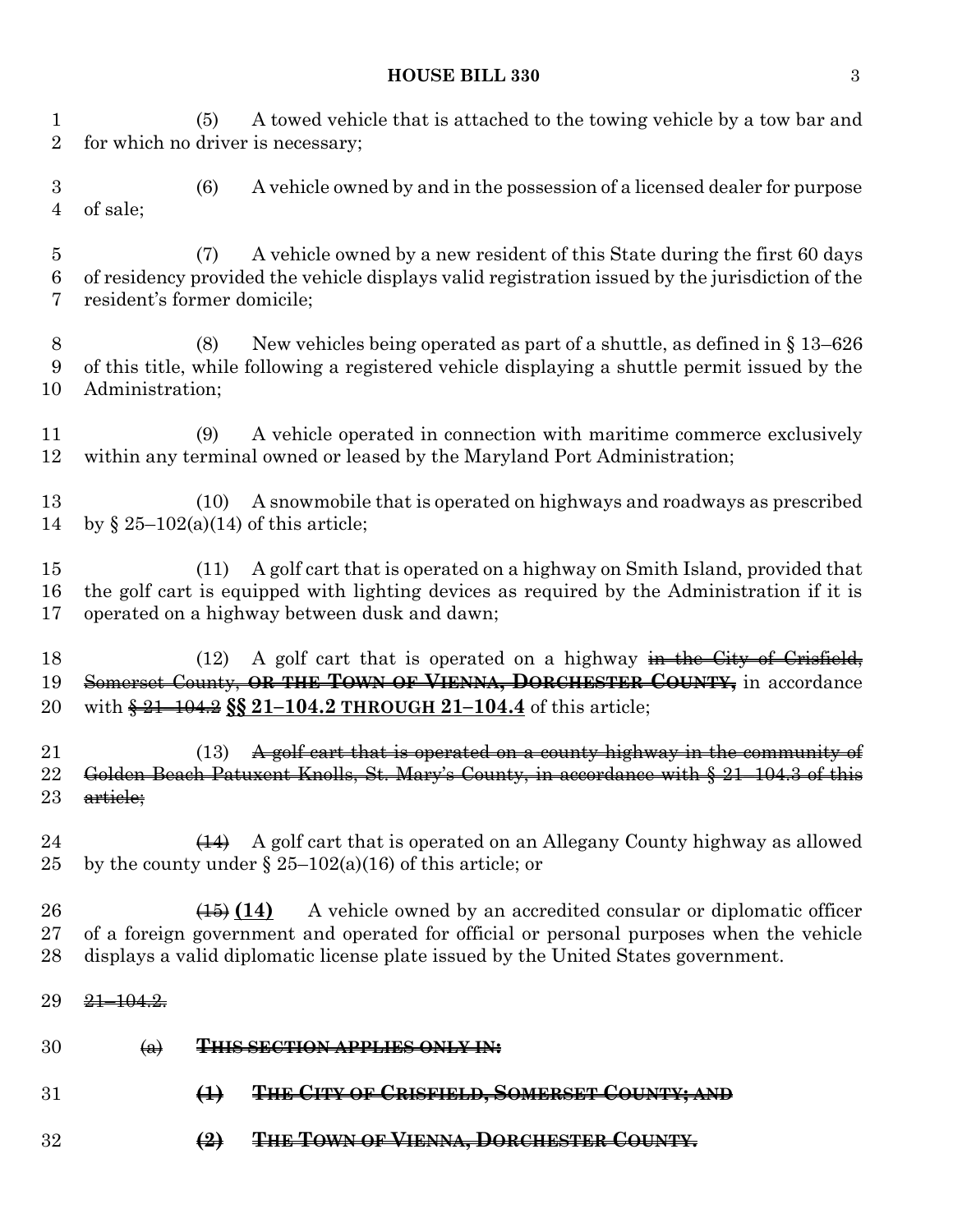## **HOUSE BILL 330**

|                            | A person who operates a golf cart on a highway [in the City of Crisfield,<br>$\bigoplus$                                                                                                                                                                                                                                                                                                                                  |
|----------------------------|---------------------------------------------------------------------------------------------------------------------------------------------------------------------------------------------------------------------------------------------------------------------------------------------------------------------------------------------------------------------------------------------------------------------------|
| 2                          | Somerset County, without registration as authorized under § 13-402(e)(12) of this article:                                                                                                                                                                                                                                                                                                                                |
| 3                          | May operate the golf cart only:<br>$\bigoplus$                                                                                                                                                                                                                                                                                                                                                                            |
| 4                          | On a highway:<br>$\bigoplus$                                                                                                                                                                                                                                                                                                                                                                                              |
| 5<br>6                     | That is not designated or maintained as a part or an<br>extension of the State or federal highway system; and                                                                                                                                                                                                                                                                                                             |
| 8                          | On which the maximum posted speed limit does not exceed<br>$\frac{2}{2}$<br><del>35 miles per hour;</del>                                                                                                                                                                                                                                                                                                                 |
| 9                          | Between dawn and dusk; and<br>$\overline{a}$                                                                                                                                                                                                                                                                                                                                                                              |
| 10<br>11                   | If the golf cart is equipped with lighting devices as required by<br>$\overline{(\mathbf{iii})}$<br>Administration;                                                                                                                                                                                                                                                                                                       |
| 12<br>13                   | Shall keep the golf cart as far to the right of the roadway as feasible;<br>$\bigoplus$<br>and                                                                                                                                                                                                                                                                                                                            |
| 14                         | Shall possess a valid driver's license.<br>$\left(\frac{3}{2}\right)$                                                                                                                                                                                                                                                                                                                                                     |
| 15<br>16<br>17<br>18<br>19 | The State Highway Administration, in consultation with [the City of<br>$\Theta$ $\Theta$<br>Crisfield THE APPROPRIATE LOCAL AUTHORITY, may designate [a location]<br><b>LOCATIONS</b> in the City of Crisfield OR THE TOWN OF VIENNA where a person operating<br>a golf cart may cross, at a right angle, a highway that is designated or maintained as a part<br>or an extension of the State or federal highway system. |
| 20                         | $21 - 104.3.$                                                                                                                                                                                                                                                                                                                                                                                                             |
| 21<br>22<br>23             | A person who operates a golf cart on a county highway in the community of<br>(a)<br>Golden Beach Patuxent Knolls, St. Mary's County, without registration as authorized<br><u>under [§ 13–402(c)(13)] § 13–402(c)(12) of this article:</u>                                                                                                                                                                                |
| 24                         | May operate the golf cart only:<br>(1)                                                                                                                                                                                                                                                                                                                                                                                    |
| 25<br>26                   | On a county highway on which the maximum posted speed limit<br>(i)<br>does not exceed 35 miles per hour;                                                                                                                                                                                                                                                                                                                  |
| $27\,$                     | Between dawn and dusk; and<br>(ii)                                                                                                                                                                                                                                                                                                                                                                                        |
| 28<br>29                   | If the golf cart is equipped with lighting devices as required by<br>(iii)<br>the Administration;                                                                                                                                                                                                                                                                                                                         |